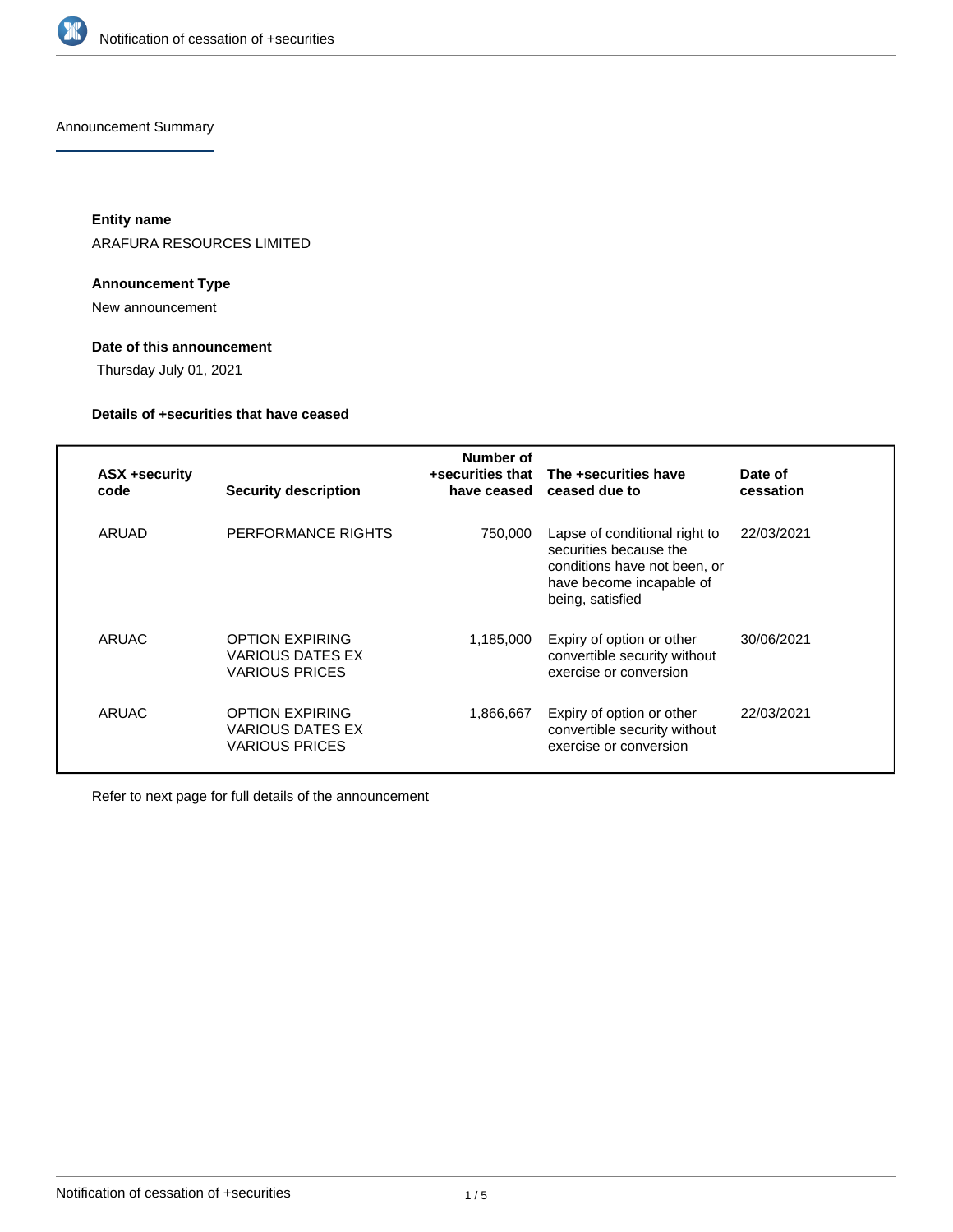

Part 1 - Announcement Details

### **1.1 Name of +Entity**

ARAFURA RESOURCES LIMITED

We (the entity named above) provide the following information about our issued capital.

**1.2 Registered Number Type** ABN

**Registration Number** 22080933455

**1.3 ASX issuer code** ARU

## **1.4 The announcement is**

New announcement

### **1.5 Date of this announcement**

1/7/2021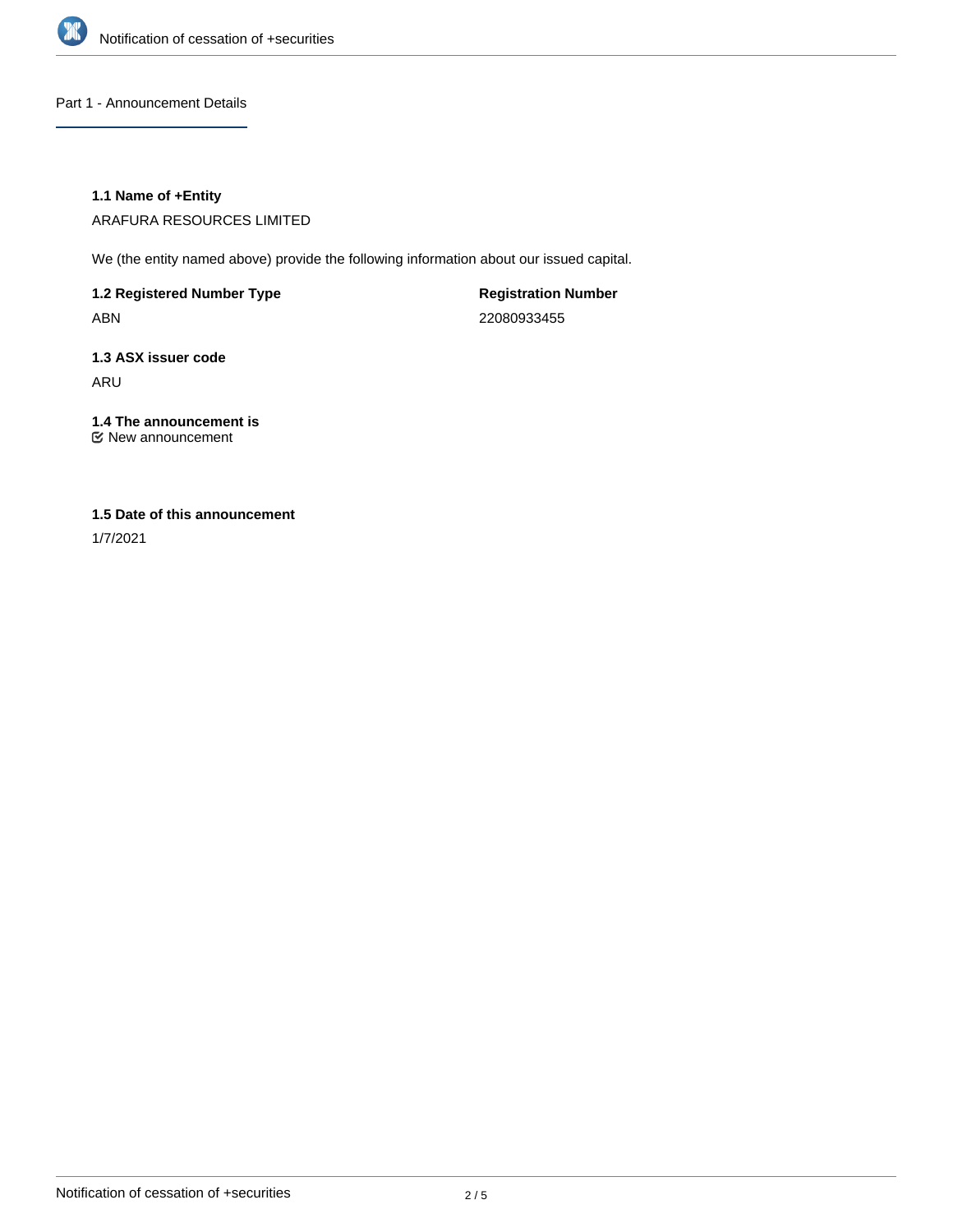

### Part 2 - Details of +equity securities or +debt securities that have ceased

# **ASX +Security Code and Description** ARUAC : OPTION EXPIRING VARIOUS DATES EX VARIOUS PRICES **Unquoted +equity securities that have ceased Number of securities that have ceased** 1,185,000 **Reason for cessation**

Expiry of option or other convertible security without exercise or conversion

**Date of cessation** 30/6/2021

**Is the entity paying any consideration for the cessation?** No

**Any other information the entity wishes to notify to ASX about the cessation?**

## **ASX +Security Code and Description**

ARUAC : OPTION EXPIRING VARIOUS DATES EX VARIOUS PRICES

**Unquoted +equity securities that have ceased**

### **Number of securities that have ceased**

1,866,667

**Reason for cessation** Expiry of option or other convertible security without exercise or conversion

**Date of cessation** 22/3/2021

**Is the entity paying any consideration for the cessation?** No

### **Any other information the entity wishes to notify to ASX about the cessation?**

**ASX +Security Code and Description** ARUAD : PERFORMANCE RIGHTS

### **Unquoted +equity securities that have ceased**

### **Number of securities that have ceased**

750,000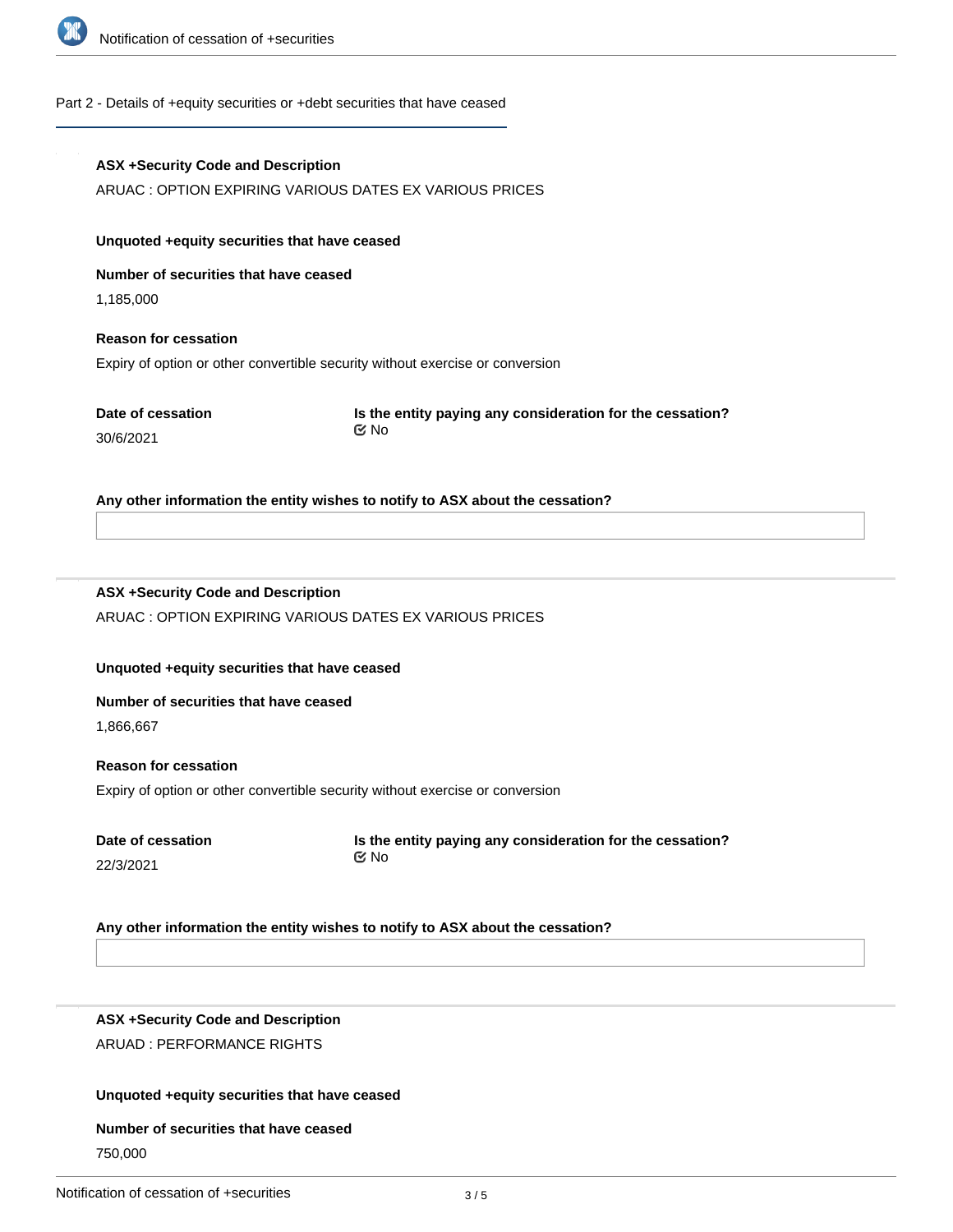

### **Reason for cessation**

Lapse of conditional right to securities because the conditions have not been, or have become incapable of being, satisfied

| Date of cessation | Is the entity paying any consideration for the cessation? |  |
|-------------------|-----------------------------------------------------------|--|
| 22/3/2021         | Mo No                                                     |  |

**Any other information the entity wishes to notify to ASX about the cessation?**